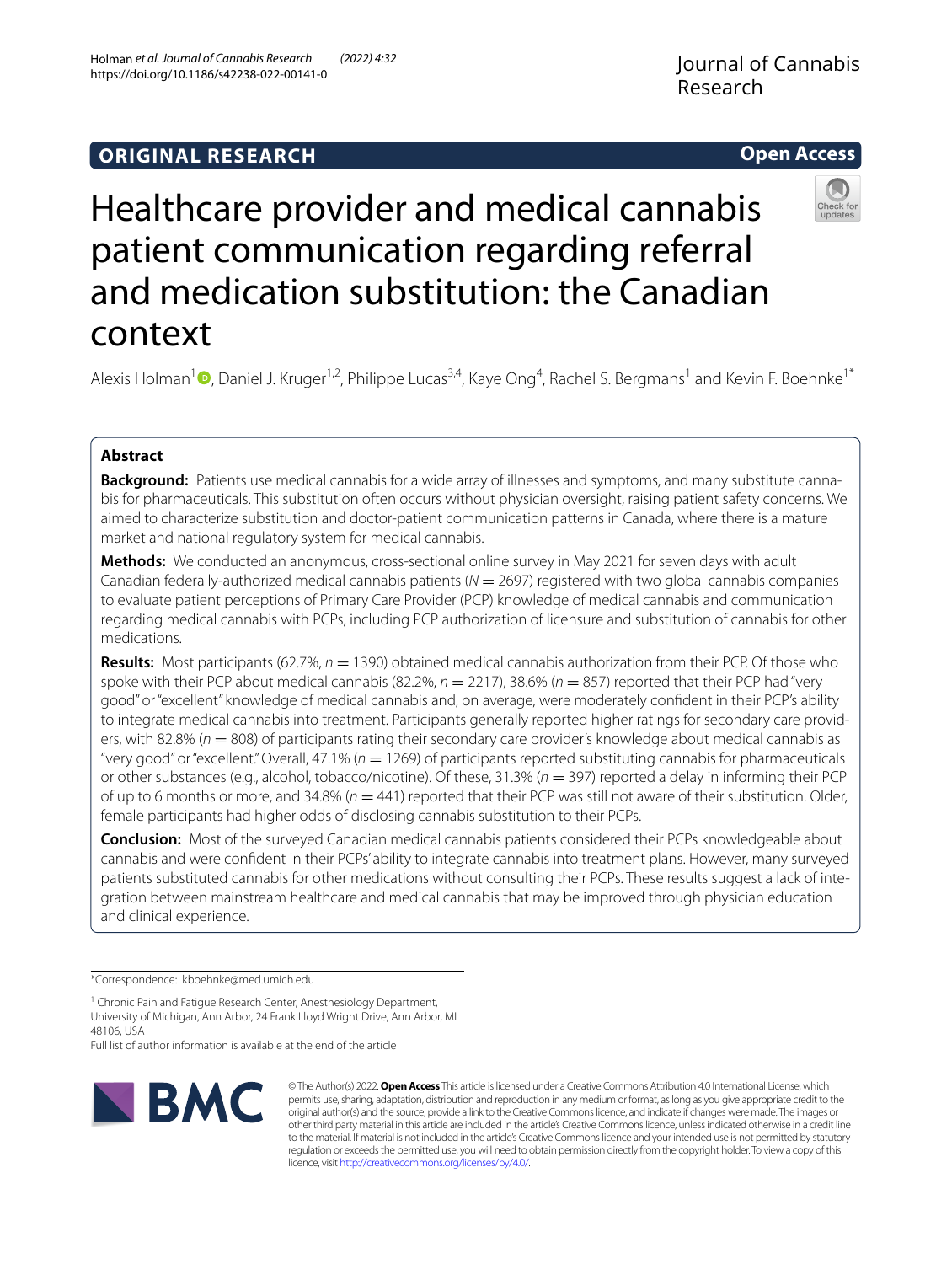**Keywords:** Medical cannabis, Medication substitution, Medical cannabis referral, Healthcare provider knowledge

## **Background**

Canada legalized cannabis for medical use in 2001 and for adult recreational use in 2018 at the federal level (Understanding the new access to cannabis for medical purposes regulations [2016\)](#page-8-0). Cannabis-based medicines have demonstrated efectiveness for treating a small number of conditions, including chronic pain, chemotherapy-induced nausea and vomiting, spasticity due to multiple sclerosis, and seizures in Dravet-Syndrome, Lennox-Gastaut Syndrome, and tuberous sclerosis complex (National Academies of Sciences E, and Medicine, et al. [2017;](#page-8-1) Devinsky et al. [2017](#page-7-0), [2018;](#page-7-1) Tiele et al. [2021](#page-8-2)). In addition to these symptoms, observational studies show that patients use cannabis for a wider range of clinical needs (e.g., insomnia, anxiety, and depression) (Lucas et al. [2021](#page-8-3)). Patients also substitute cannabis for opioids, benzodiazepines, and antidepressants, as well as substances, such as alcohol and tobacco (Lucas et al. [2021](#page-8-3); Lucas and Walsh [2017](#page-8-4)). Correspondingly, since the legalization of recreational cannabis in Canada, prescriptions for opioids, gabapentin, and pregabalin have decreased, especially among patients with public payer insurance plans (Dranitsaris et al. [2021\)](#page-7-2).

The legalization of medical and recreational cannabis also correlates with its increased use for the management of various illnesses and symptoms. In a 2014 survey of 1000 Canadian patients diagnosed with a rheumatic condition, 4.3% reported ever using medical cannabis, and 2.8% reported current use (Ste-Marie et al. [2016\)](#page-8-5). In 2018, after cannabis was legalized for non-medical adult use, 12.6% of respondents in a parallel survey of 1000 patients diagnosed with a rheumatic condition reported ever using medical cannabis, and 6.5% reported current use (Fitzcharles et al. [2020\)](#page-7-3). However, most respondents obtained products from non-legal sources and did not know the THC content of the cannabis products they used (Fitzcharles et al. [2020](#page-7-3)), raising concerns about health effects due to potential contamination of unregulated cannabis products and the inability to provide repeatable therapeutic efects.

Pertinently, cannabis use and its substitution for medications and substances often occur without physician oversight (Fitzcharles et al. [2020](#page-7-3)). The majority (64%) of medical cannabis dispensary customers in Michigan surveyed in 2019–2020 used cannabis without the advice of their primary care provider (PCP), and 86% received medical cannabis authorization from a provider other than their PCP (Boehnke et al. [2021](#page-7-4)). Additionally, most participants lacked confdence in their PCP's ability to guide their cannabis use and did not report their substitution of cannabis for other pharmaceuticals/substances to their PCPs (Boehnke et al. [2021](#page-7-4)). Taken together, these results suggest a lack of integration between mainstream healthcare and medical cannabis (Boehnke et al. [2021](#page-7-4)). PCPs are a vital front-line interface between patients and the healthcare system (Shi [2012\)](#page-8-6); thus, improved understanding of patient-provider communication concerning medical cannabis use and substitution could inform strategies that maximize beneft and minimize harm.

In the present study, we investigated patient-provider communication concerning medical cannabis in the Canadian context, where a longstanding cannabis program is in place with a more mature market and national regulatory system. We surveyed Canadian medical cannabis patients about their perceptions of PCP medical cannabis knowledge and the nature of patient-provider communication regarding medical cannabis, including PCP authorization of licensure and substitution of cannabis for other medications. Given Canada's long-standing medical cannabis program, we hypothesized that PCP authorization for medical cannabis licensure would be common. We also hypothesized that most patients would consider their PCPs knowledgeable about cannabis and disclose cannabis substitution to their PCPs. Lastly, we explored whether perceptions of PCP knowledge and competence regarding medical cannabis and disclosing substitution to one's PCP varied by demographic factors (i.e., gender, race, age, educational level).

## **Methods**

## **Setting and participants**

Emails with an anonymous survey link were sent to 27,431 adult (aged  $\geq$ 18 years) Canadian federally-authorized medical cannabis patients with physician recommendations for cannabis registered with Tilray and Aphria, two global cannabis companies, in May 2021. The survey link was active for seven days, and participants were incentivized to complete the survey with an opportunity to win one of three \$1000 credits that they could use to purchase medical cannabis products from their Licensed Producer. Participants met the following inclusion criteria: completing electronic consent, capacity to consent for themselves, and fuency in English. Participants answered questions about demographics (gender, age, race/ethnicity, education), medical cannabis use and substitution of cannabis for other medications, and healthcare provider knowledge and ability to integrate medical cannabis into treatment. Overall,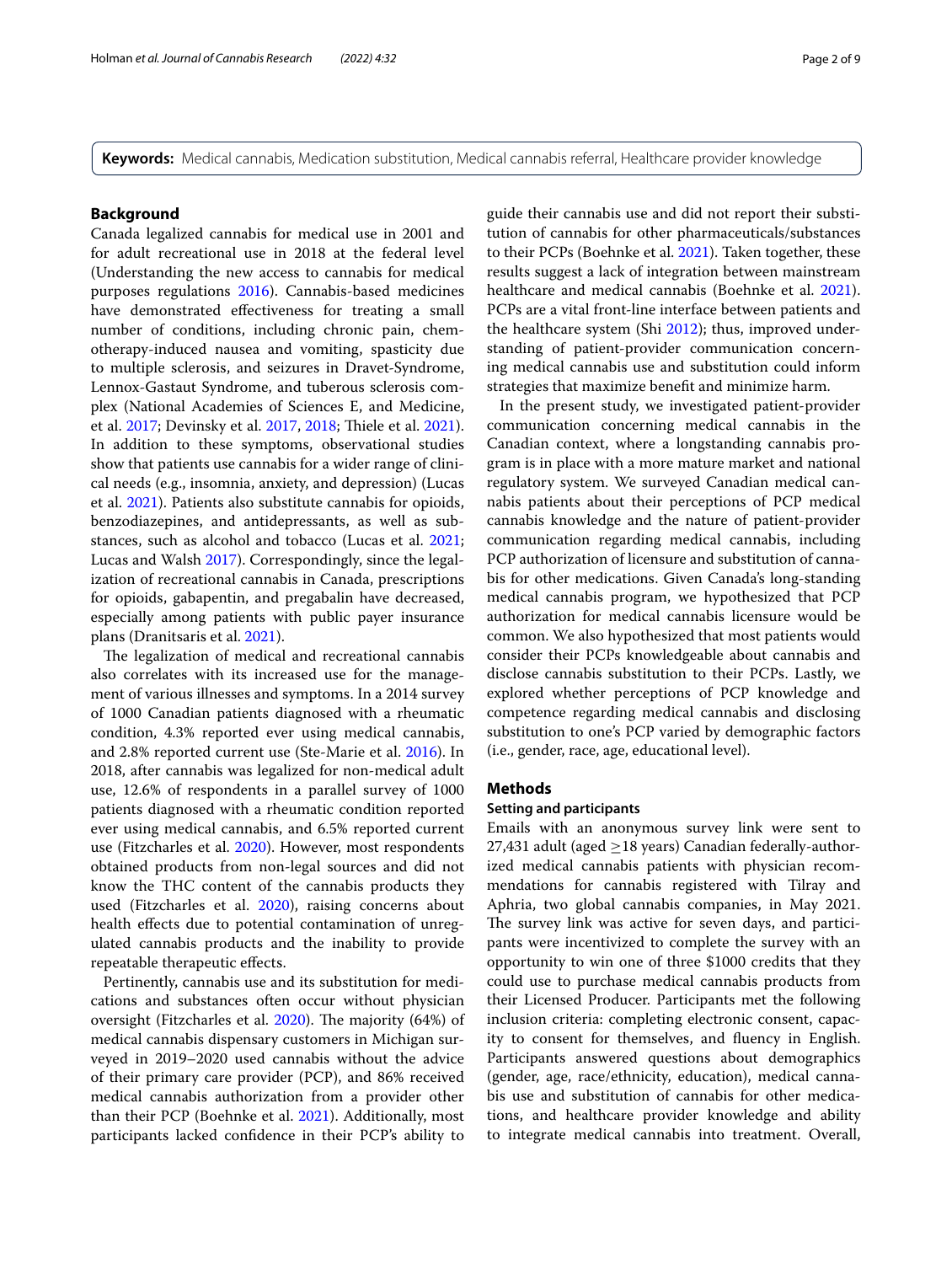2697 participants responded to the survey (1162 Tilray patients and 1535 Aphria patients), a 9.5% response rate. The survey went through ethics review and approval by Advarra, an independent Institutional Review Board service (ethics approval #Pro00050772).

### **Measures**

We used similar measures to those in the Michigan study and other medical cannabis studies that investigated substitution (Lucas and Walsh [2017;](#page-8-4) Boehnke et al. [2019a](#page-7-5), [2021](#page-7-4); Kruger et al. [2020](#page-8-7); Kruger and Kruger [2019\)](#page-8-8).

## **Reasons for cannabis use and medical cannabis license authorization**

Participants selected primary symptoms for which they used medical cannabis. They also indicated whether their PCP signed their medical cannabis license authorization. Participants answering "no" then selected whether they sought authorization from a secondary care provider. Those seeking authorization from secondary care providers indicated whether the secondary care provider worked in a clinic that specialized in medical cannabis, as well as whether the authorizing secondary care provider was involved in their care other than medical cannabis.

## **Perceptions of healthcare providers regarding medical cannabis**

Participants indicated whether they spoke with their PCPs about their medical cannabis use. Those who answered affirmatively rated their PCP's knowledge about medical cannabis from *poor* to *excellent* and confdence in their PCP's ability to integrate medical cannabis into treatment from *not at all confdent* to *completely confdent* on fve-point Likert-type scales. Participants who sought authorization from secondary care providers rated these providers on the same measures. Responses were converted to continuous values  $(1-5)$  for statistical analyses.

## **Substitution measures**

We asked participants, "Did you fnd that medical cannabis helped you reduce or stop the use of…", allowing them to choose from the list of medications from various drug classes based on previous research: i.e., alcohol, tobacco/ nicotine, opioid prescription drugs, non-opioid prescription drugs, illicit substances (opioids, stimulants, psychedelics, etc.), other (Boehnke et al. [2021](#page-7-4); Kruger and Kruger [2019](#page-8-8)). Those who disclosed substitution selected whether their PCP was aware of this substitution, with options for *no; yes, within a month; yes, within 6 months*; or *yes, but not for more than 6 months.*

## **Statistical analyses**

Descriptive analyses included frequencies, mean scores, standard deviations, and response ranges. Using independent samples t-tests, we compared various aspects of the physician-patient relationship, including (1) whether PCPs knew about drug substitution, (2) perceptions of PCP knowledge about medical cannabis by whether PCPs signed a medical cannabis recommendation, (3) confdence in PCP's ability to integrate medical cannabis into their treatment by whether PCPs signed a medical cannabis recommendation, (4) whether participants sought a medical cannabis recommendation from a secondary care provider, (5) the secondary care provider's knowledge about medical cannabis by whether they worked in a clinic that specialized in medical cannabis, and (6) and secondary care provider's knowledge about medical cannabis by whether they were involved in health or medical care other than medical cannabis. We then compared perceptions of PCP and secondary care provider's knowledge about medical cannabis using a within-sample t-test. Finally, we used binary logistic regression to investigate associations between demographic variables (age, gender, income, education) and any disclosure of substitution of cannabis for medications to a PCP. All analyses were conducted in SPSS (IBM, Armonk, NY).

## **Results**

### **Sample characteristics**

Our study sample (*N*=2697) was comprised of 50.1% (*n*=1,352) men and 49.1% (*n*=1,325) women with an average age of 54.3 years (Supplemental Table [1](#page-6-0)). Most (72.1%, *n*=1,945) had a technical degree or more education. Participants were primarily White (91.3%,  $n=2,463$ ) and most used cannabis daily. The most common primary conditions for cannabis use were chronic pain (27.8%, *n*=750), arthritis (14.9%, *n*=402), anxiety (9.0%, *n*=242), insomnia (8.8%, *n*=238), other unlisted condition (7.7%, *n*=209), and fbromyalgia (6.4%, *n*=172), while the most common symptoms for cannabis use were chronic pain (66.6%, *n*=1796), anxiety (35.7%, *n*=964), insomnia/sleep disorder (34.6%, *n*=933), stress (24%, *n*=646), depression/low mood (22.3%, *n*=602), and headache/migraines (13.7%, *n*=369). Most participants (62.7%, *n*=1,390) obtained medical cannabis authorization from their PCP (Table [1](#page-3-0)). Of those who did not obtain authorization from their PCP, 74.7% (*n*=976) sought authorization from a secondary care provider, most of whom (88.6%, *n*=865) worked in a clinic that specialized in medical cannabis.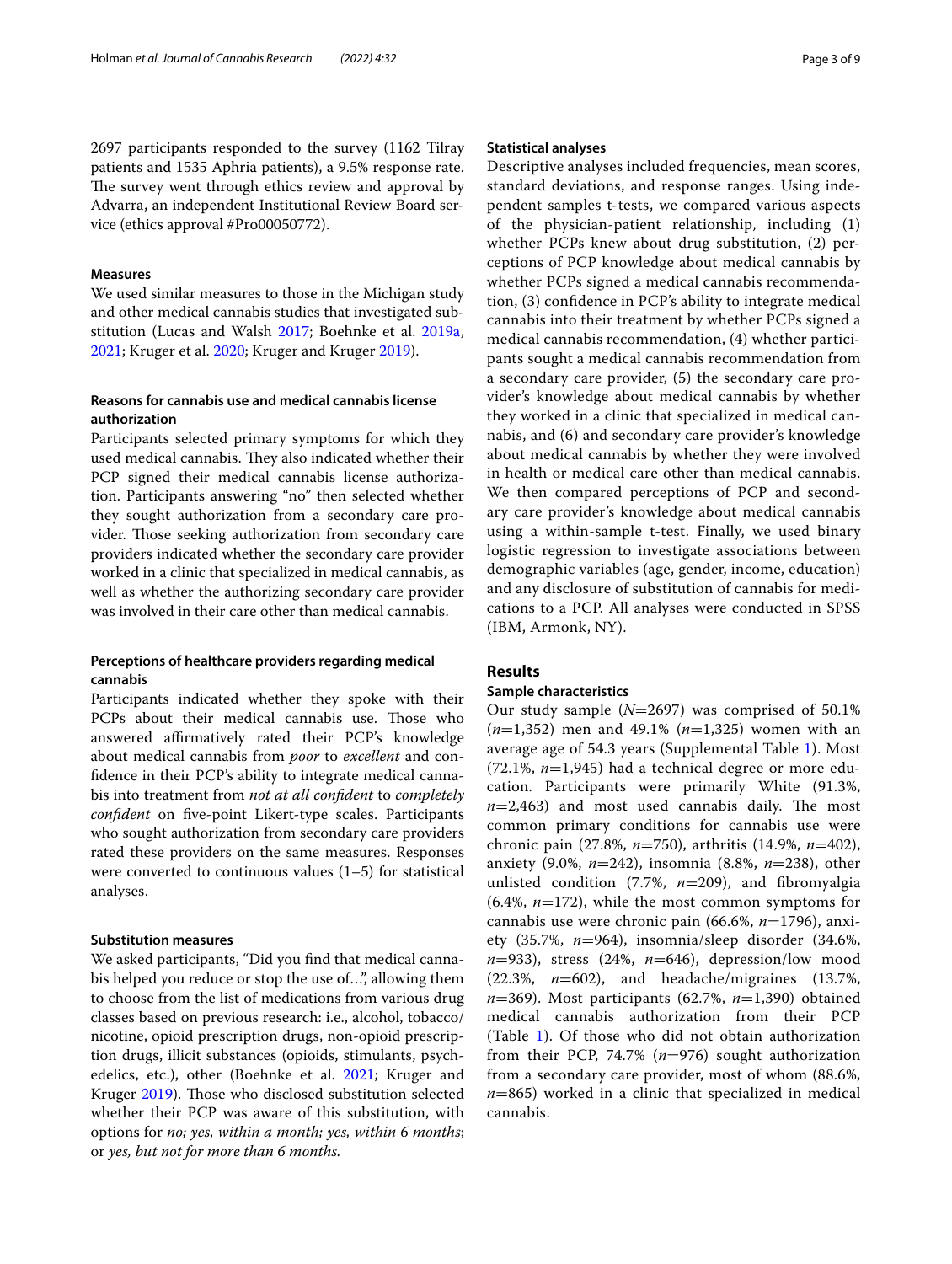| ÷ |  |
|---|--|
|   |  |
|   |  |
|   |  |

<span id="page-3-0"></span>

|                                                                                                     | % Yes            |
|-----------------------------------------------------------------------------------------------------|------------------|
| Did your primary care provider sign your medical cannabis recommendation? $(n=2217)$                | $62.7. n = 1390$ |
| Did you seek a medical cannabis recommendation from a secondary care provider? $(n=1307)$           | $74.7. n = 976$  |
| Did your secondary care provider work in a clinic that specialized in medical cannabis? ( $n=976$ ) | $88.6. n = 865$  |

Data include patients who answered "no" to "Did your primary care provider sign your medical cannabis recommendation?"

## **Perceptions of provider knowledge and confdence in ability to integrate medical cannabis into treatment**

Participants who spoke with their PCP about medical cannabis (82.2%, *n*=2217) on average reported that their PCP had "good" knowledge of medical cannabis and were moderately confdent in their PCP's ability to integrate medical cannabis into treatment (Table [2\)](#page-3-1). Overall, 38.6% (*n*=857) of participants rated their PCP's knowledge about medical cannabis as "very good" or "excellent," and 48.2% (*n*=1300) reported feeling "very confdent" or "completely confdent" in their PCP's ability to integrate medical cannabis into treatment. Participants generally reported higher ratings for secondary care providers, with 82.8% (*n*=808) of participants rating their secondary care provider's knowledge about medical cannabis as "very good" or "excellent." Most secondary care providers (71.2%, *n*=695) were

not involved in participants' medical care other than authorizing medical cannabis.

## **Substitution for pharmaceuticals and other substances– with and without PCP knowledge or authorization**

Overall, 47.1% (*n*=1269) of participants reported substituting cannabis for other pharmaceuticals or substances. The most common pharmaceutical substitutions were reported for opioid prescription drugs (18.0%, *n*=486) and non-opioid prescription drugs (17.5%, *n*=472) (Table  $3$ ). The most common substance substitutions were reported for alcohol (17.7%, *n*=478) and tobacco/ nicotine (8.0%, *n* = 215). Of these, 34.8% (*n*=441) reported that their PCP was still not aware of their substitution, 34% (*n*=431) reported informing their PCP within 1 month, and 31.3% (*n*=397) reported delaying informing their PCP for up to 6 months or more (Table [3](#page-4-0)). Higher

<span id="page-3-1"></span>**Table 2** Perceptions of primary care provider (PCP) knowledge and confidence in ability to integrate medical cannabis into treatment

| <b>Questions asked</b>                                                                                                | Percentage of respondents |
|-----------------------------------------------------------------------------------------------------------------------|---------------------------|
| Proportion who spoke to PCP about medical cannabis use ( $n=2697$ )                                                   | $82.2\%$ , $n = 2217$     |
| How would you rate your primary care provider's knowledge about medical cannabis? ( $n=2217$ )                        |                           |
| Poor                                                                                                                  | $18.9\%$ , $n = 420$      |
| Fair                                                                                                                  | $20.3\%$ , $n = 450$      |
| Good                                                                                                                  | $22.1\%$ , $n = 490$      |
| Very good                                                                                                             | $21.7\%$ , $n = 482$      |
| Excellent                                                                                                             | $16.9\%$ , $n = 375$      |
| Confidence in your primary care provider's ability to integrate medical cannabis into treatment ( $n=2697$ )          |                           |
| Not at all confident                                                                                                  | $18.1\%$ , $n = 488$      |
| Somewhat confident                                                                                                    | $15.4\%$ , $n = 414$      |
| Moderately confident                                                                                                  | $18.4\%$ , $n = 495$      |
| Very confident                                                                                                        | $28.4\%$ , $n = 765$      |
| Completely confident                                                                                                  | $19.8\%$ , $n = 535$      |
| How would you rate your secondary care provider's knowledge about medical cannabis? (n= 976)                          |                           |
| Poor                                                                                                                  | $1.2\%$ , $n = 12$        |
| Fair                                                                                                                  | $3.3\%$ , $n = 32$        |
| Good                                                                                                                  | $12.7\%$ , $n = 124$      |
| Very good                                                                                                             | $30.4\%$ , $n = 297$      |
| Excellent                                                                                                             | $52.4\%$ , $n = 511$      |
| % Of participants whose secondary care providers were involved in healthcare other than medical cannabis<br>$(n=976)$ | $28.8\%$ , $n = 281$      |

Data include entire sample unless indicated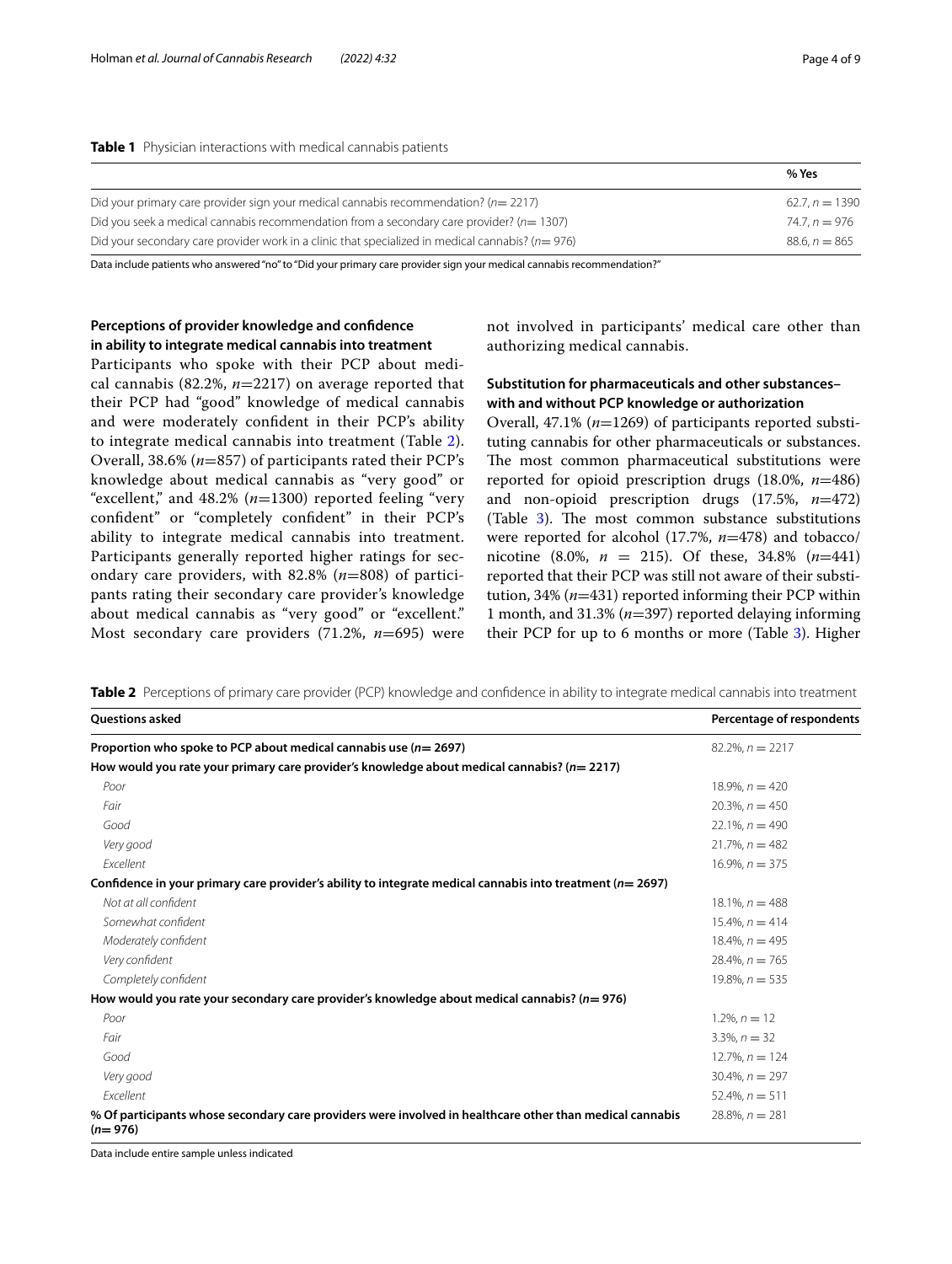<span id="page-4-0"></span>

| Substances ( $n = 2697$ )                                      | %, n        |
|----------------------------------------------------------------|-------------|
| Any                                                            | 47.1%, 1269 |
| Alcohol                                                        | 17.7%, 478  |
| Tobacco/Nicotine                                               | 8.0%, 215   |
| Opioid prescription drugs                                      | 18.0%, 486  |
| Non-opioid prescription drugs                                  | 17.5%, 472  |
| Illicit substances (opioids, stimulants, psychedelics, etc.)   | 1.9%, 52    |
| Other                                                          | 6.2%, 166   |
| None                                                           | 52.9%, 1428 |
| Primary care provider knowledge of substitution ( $n = 1269$ ) |             |
| No                                                             | 34.8%, 441  |
| Yes, within 1 month                                            | 34.0%, 431  |
| Yes, within 6 months                                           | 25.9%, 329  |
| Yes, but not for more than 6 months                            | 5.4%, 68    |

age and female gender predicted a greater likelihood of substitution disclosure to a PCP (see Table [4](#page-4-1)).

## **Associations between perceived PCP knowledge, confdence, and substitution disclosure**

PCP knowledge about medical cannabis was rated higher if they signed a medical cannabis recommendation,  $t(2215) = 24.47$ ,  $p < .001$ ,  $d = 1.07$ . PCP knowledge about medical cannabis was rated lower if participants sought a medical cannabis recommendation from a secondary care provider,  $t(825) = 3.07$ ,  $p < .001$ ,  $d = 0.31$ . Confdence in PCP's ability to integrate medical cannabis into treatment was rated higher if they signed a medical cannabis recommendation,  $t(2215) = 18.96, p < .001, d =$ 0.83. PCPs who knew about drug substitution were rated higher on knowledge about medical cannabis, *t*(2215)  $= 4.45, p < .001, d = 0.27$ . PCPs who knew about drug substitution were rated higher on confdence in ability to integrate medical cannabis into treatment,  $t(2695)$  =  $10.47, p < .001, d = 0.55.$ 

## **Comparing PCPs and secondary care providers**

Secondary care provider's knowledge about medical cannabis was rated higher than PCP's knowledge, *t*(710)  $= 45.75$ ,  $p < .001$ ,  $d = 1.72$ . Secondary care provider's knowledge about medical cannabis was rated higher if they worked in a clinic that specialized in medical cannabis, *t*(710) = 12.39, *p* < .001, *d* = 1.25, but was not related to whether they were involved in health or medical care other than medical cannabis,  $t(974) = 1.39$ ,  $p = .083$ , *d*  $= 0.10.$ 

## **Discussion**

In this study, we examined the substitution of medical cannabis for pharmaceuticals, as well as doctor-patient communication patterns about substitution, among Canadian medical cannabis dispensary patients. As hypothesized, participants rated PCPs as being quite knowledgeable of cannabis ("good" on average), and the majority received PCP authorization for medical cannabis. However, our hypothesis about substitution disclosure was not confrmed, as many participants either did not communicate or delayed communicating for 6 months or more with their PCP about substituting cannabis for other medications or substances, such as opioids, alcohol, and tobacco (Boehnke et al. [2021\)](#page-7-4). Overall, results suggest uneven integration between medical cannabis and mainstream healthcare, evidenced by limited doctor-patient communication concerning the substitution of cannabis for pharmaceuticals.

Given that Canada has a more mature regulatory framework than Michigan, it follows that comparatively more patients in Canada obtain licensure from their PCP (62.7% vs. 14%), and Canadian patients generally report that their PCP has better knowledge of medical cannabis (60.7% vs. 39% rated as "good" to "excellent") and are more confdent of their PCP's ability to integrate cannabis into their treatment (48.2% vs. 18.9% rated as "very confdent" or "completely confdent") (Boehnke et al.

<span id="page-4-1"></span>

|  |  |  |  |  |  | Table 4 Demographic predictors of disclosure of substitution to primary care providers |
|--|--|--|--|--|--|----------------------------------------------------------------------------------------|
|--|--|--|--|--|--|----------------------------------------------------------------------------------------|

|                                | Unstandardized coefficients |           | Standardized coefficients t |         | P      |
|--------------------------------|-----------------------------|-----------|-----------------------------|---------|--------|
|                                | b                           | <b>SE</b> | <b>Beta</b>                 |         |        |
| (Constant)                     | 0.458                       | 0.055     |                             | 8.34    | < .001 |
| Age in years                   | 0.004                       | 0.001     | 0.127                       | 4.56    | < .001 |
| Male                           | $-0.071$                    | 0.027     | $-0.074$                    | $-2.65$ | .008   |
| White                          | 0.018                       |           |                             | 0.65    | .514   |
| Education level in years       | $-0.021$                    |           |                             | $-0.88$ | .382   |
| Annual household income in CAD | 0.009                       |           |                             | 0.31    | .759   |
|                                |                             |           |                             |         |        |

Data include the entire sample. Values are results for logistic regression. The unstandardized coefficient represents the amount of change in the dependent variable due to a change of 1 unit of the independent variable. Standardized coefficients are normalized unit-less coefficients indicating effects strength. White race, education level, and income were not uniquely signifcant predictors of disclosure of substitution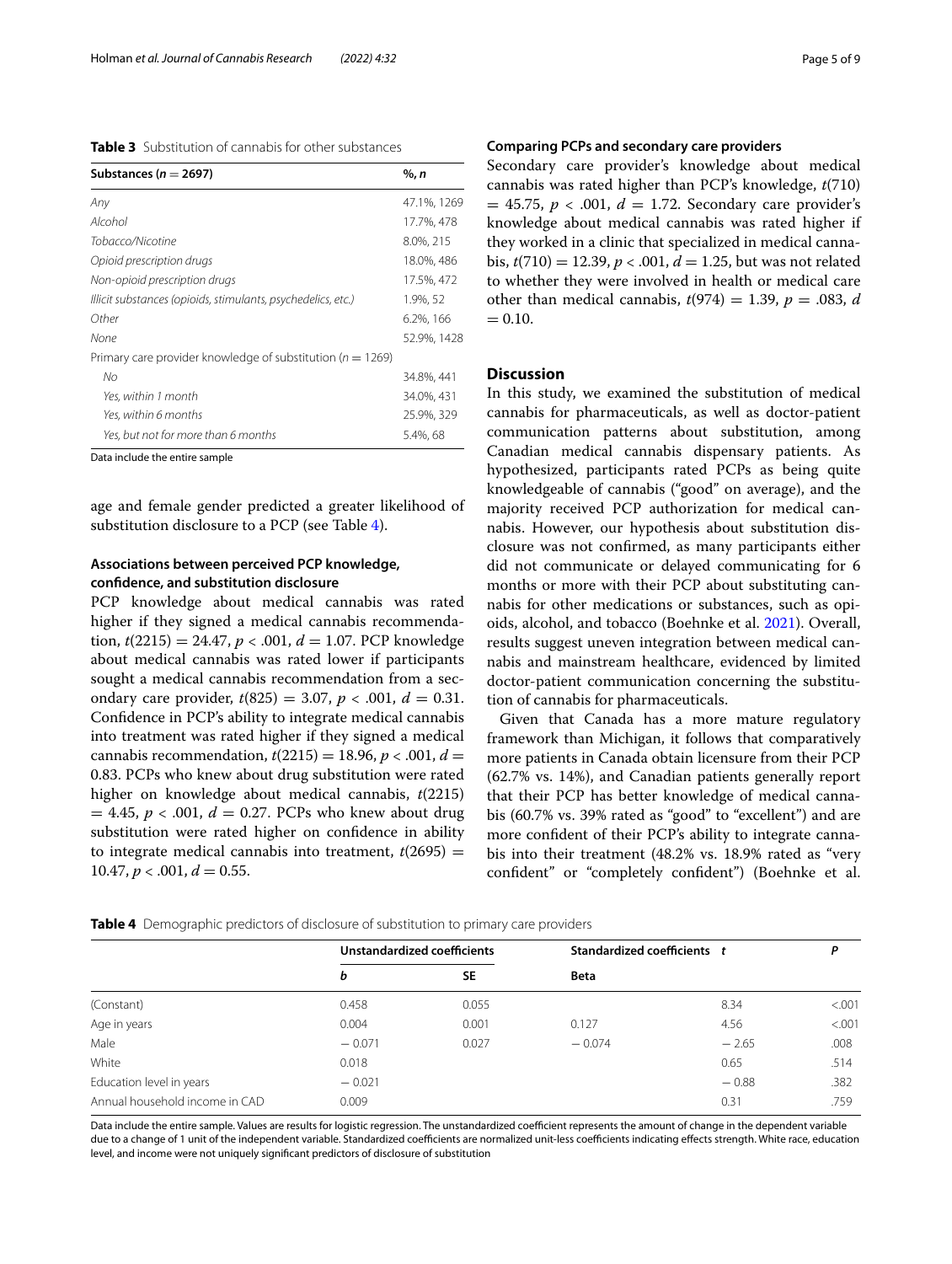[2021](#page-7-4)). Indeed, in Canada, cannabis is legal medically and recreationally at a federal level versus in the USA, where cannabis is still classifed as a Schedule I drug federally with varying laws governing its use in each state (Boehnke et al. [2019b\)](#page-7-6).

These findings add to the medical cannabis and substitution literature (Boehnke et al. [2016,](#page-7-7) [2019a;](#page-7-5) Bradford and Bradford [2016](#page-7-8), [2017;](#page-7-9) Bradford et al. [2018;](#page-7-10) Lucas et al. [2016](#page-8-9), [2019;](#page-8-10) Reiman et al. [2017](#page-8-11); Piper et al. [2017a;](#page-8-12) Corroon Jr. et al. [2017](#page-7-11)) and confrm Michigan results that substitution often occurs without physician oversight (Boehnke et al. [2021\)](#page-7-4). Whereas substitution can have a benefcial impact, for instance by decreasing opioid use when cannabis is used as part of a harm reduction strategy (Lucas [2017](#page-8-13)), proceeding without physician involvement has associated risks. Indeed, adverse efects, such as illness recurrence, could result if patients substitute cannabis for disease-modifying drugs (Boehnke et al. [2021](#page-7-4)). Furthermore, open communication between patient and provider about medical cannabis could facilitate information sharing, as well as foster the therapeutic alliance and enable shared decision-making. Indeed, consistent with our study in Michigan (Boehnke et al. [2021\)](#page-7-4), participants whose PCP authorized medical cannabis perceived their PCP to have better medical cannabis knowledge and greater confdence in their ability to integrate cannabis into treatment. In addition, a recent survey reported that 24% of participants considered health professionals to be their most infuential information sources about cannabis, and these participants were less likely to believe false claims about cannabis (Ishida et al. [2020\)](#page-7-12). Lastly, a qualitative study of older adults showed that most participants wanted to discuss cannabis with their physicians despite expressing concerns about provider openness and knowl-edge about medical cannabis (Bobitt et al. [2019\)](#page-7-13). These studies highlight the importance of the doctor-patient relationship in maximizing benefts and minimizing risks associated with medical cannabis use.

Our results showed that older and female participants were more likely to disclose cannabis substitution. Polypharmacy is prevalent among older individuals (Dagli and Sharma [2014](#page-7-14)); thus, concerns surrounding drug-drug interactions may prompt older individuals to discuss medication use with their physicians. Furthermore, older individuals have more health issues and visit the doctor more frequently (Institute of Medicine [2008](#page-7-15)), providing greater opportunity for conversation. Additionally, the elderly may be more susceptible to adverse efects from THC (Kaufmann et al. [2020](#page-7-16)) and may be more cautious in guiding their own use. Women have overall higher healthcare utilization than men (Bertakis et al. [2000](#page-7-17); Lad-wig et al. [2000](#page-8-14)) and are more likely to use complementary and alternative medicine (Zhang et al. [2015\)](#page-8-15) both of which may increase the likelihood of speaking with providers about medical cannabis use. Furthermore, men generally have a higher prevalence of cannabis use (Wall et al. [2019;](#page-8-16) Compton et al. [2016\)](#page-7-18) and may feel less need to disclose due to their knowledge gleaned from historical use. However, this reporting diference based on gender is intriguing in light of a recent survey study showing that women in Illinois felt less supported by specialist providers in their use of medical cannabis compared with male respondents (Bruce et al. [2021](#page-7-19)). Additionally, stigma regarding cannabis use may be exacerbated for females with children (Dahl and Sandberg [2015\)](#page-7-20), with some women expressing difficulty reconciling internal and external expectations of motherhood with cannabis use (Dahl and Sandberg [2015](#page-7-20); Hathaway et al. [2011\)](#page-7-21). More research on the interface between gender and substitution is needed to better contextualize these fndings.

The reason for the communication gap about medical cannabis in healthcare is likely multifaceted, creating barriers for both patients and physicians to open lines of communication. One explanation for the delay in communication about medical cannabis between patient and provider could be due to a lack of regular PCP visits. While this may be a contributing factor, there are other important considerations. For instance, in addition to patient concerns about PCP knowledge and ability to integrate medical cannabis into treatment, cannabis's historical criminalization has caused patients to fear stigma, legal, or professional ramifcations—all of which may discourage open communication about medical cannabis (Boehnke et al. [2021](#page-7-4); Piper et al. [2017b](#page-8-17); Bottorf et al. [2013](#page-7-22); Lau et al. [2015a](#page-8-18), [b\)](#page-8-19). A recent survey study of cancer patients in Italy showed that although 34% of respondents had considered using medical cannabis, only 11% considered contacting their physicians to obtain more information (Cortellini et al. [2019](#page-7-23)). While 81% of respondents had heard about medical cannabis, only 2% reported hearing about it from their physician (Cortellini et al. [2019](#page-7-23)). Likewise, many physicians remain reluctant to use medical cannabis in clinical practice. A recent meta-analysis including data from fve countries with diferent medical cannabis regulatory systems showed that although physicians experience a substantial rate of patients inquiring about medical cannabis, there is a wide variability in their openness to prescribing, authorizing, and/or providing it (Ronne et al. [2021](#page-8-20)). Beliefs about medical cannabis appear to depend in part on experience, with providers who have more experience authorizing medical cannabis believing more in its beneficial effects and feeling less concerned about its adverse efects than those with no experience (Ronne et al. [2021](#page-8-20)). In addition, provider knowledge about medical cannabis also appears to afect provider attitudes. A recent survey study of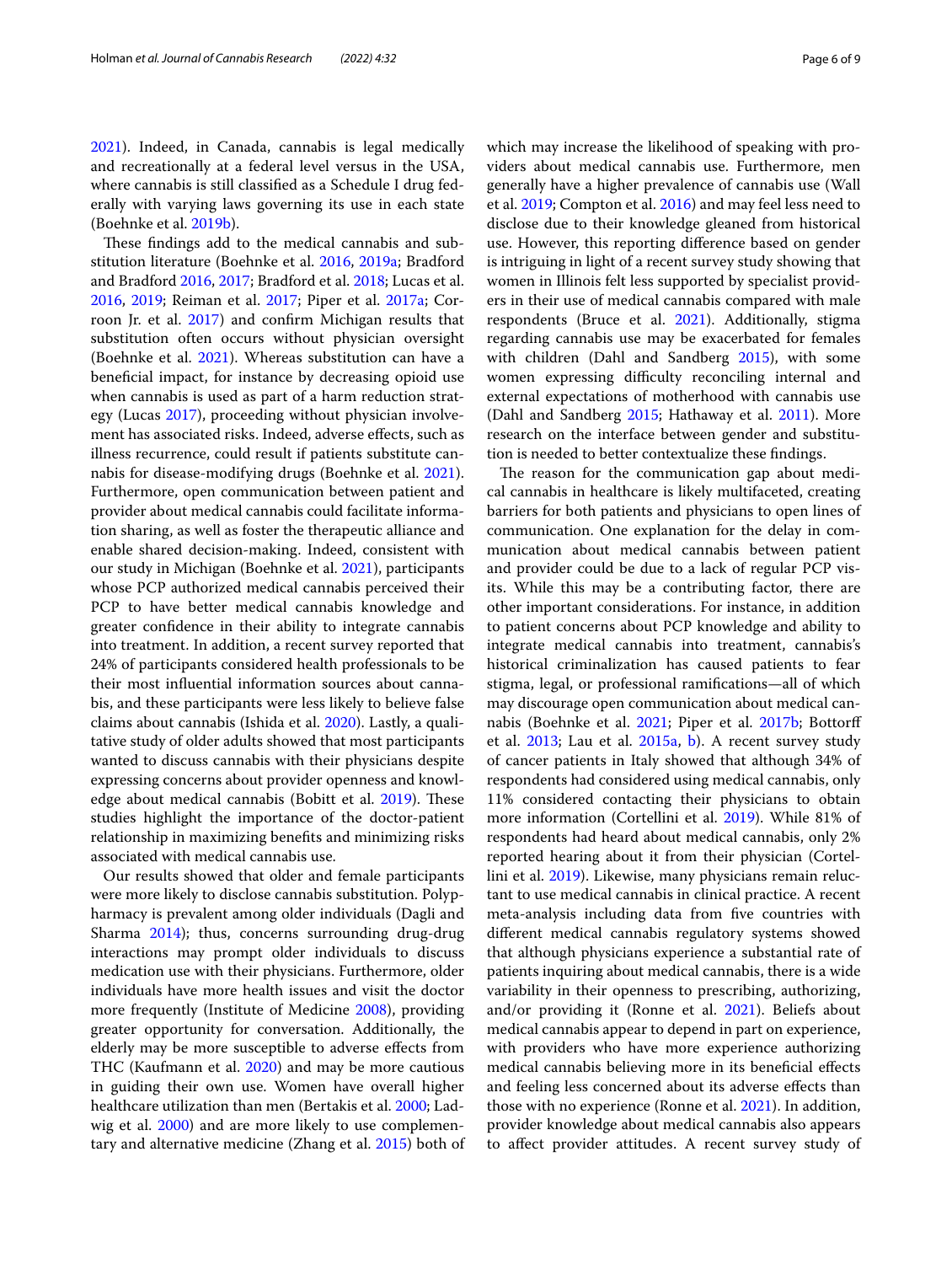Italian medical oncologists and palliative care physicians showed that while only a minority (14%) of respondents could name the law governing medical cannabis use, this knowledge correlated with a greater probability of pre-scription (Filetti et al. [2021](#page-7-24)). Furthermore, there was a gap in respondent knowledge, with a signifcant minority (31%) of respondents reporting not having enough information to distinguish the side efect profles of medical cannabis and opioids and only 9 of 140 respondents reporting medical cannabis side efects in their patients (Filetti et al. [2021](#page-7-24)).

Notably, this study extends beyond prior work to consider the role of secondary care providers. Over onethird of current participants approached secondary care providers working in specialized medical cannabis clinics, whom they rated higher on measures of knowledge and ability to integrate cannabis into treatment. Although this greater perceived knowledge is unsurprising given the specialization, this highlights an area where continued improvement is needed, especially as providers in medical cannabis clinics may potentially have a higher degree of conficts of interest. Ideally, even if patients sought advice on cannabis use from a secondary provider, patients would obtain a recommendation from their PCPs, who are presumably more familiar with patient medical histories, have established relationships, and have continued involvement in their healthcare (Bobitt et al. [2019\)](#page-7-13). In addition, without continuous visibility on important treatment changes undertaken by their patients, including changes in prescription drug use, providing appropriate care becomes more challenging. Further understanding of the secondary provider relationship is also needed, as  $71.2\%$  ( $n = 695$ ) of participants reported no continued involvement of their secondary provider in their medical care, suggesting that these participants still may need ongoing support in optimizing cannabis use.

While Canada has a longstanding medical cannabis program, our results indicate that gaps persist regarding its integration into mainstream healthcare systems. Increasing provider education concerning medical cannabis could help address this gap. Indeed, a small minority of medical schools (9%) include medical cannabis curriculum content (Evanoff et al. [2017\)](#page-7-25). This lack of formal education combined with the lack of robust cannabis clinical trials literature to guide physician recommendations creates a situation in which patients are largely on their own to make challenging decisions. However, by using harm-reduction and beneft-maximization strategies, physicians can help guide safe patient use of medical cannabis. Using a combination of administration routes, as well as a "low and slow" dosing technique, for instance, can help physicians tailor their treatment plans to patient needs (Boehnke and Clauw [2019](#page-7-26); MacCallum and Russo [2018](#page-8-21)). Education about these principles, as well as clinical experience applying them to clinical care, would improve physicians' abilities to engage in shared decision making with their patients about medical cannabis (Boehnke et al. [2021](#page-7-4); Ronne et al. [2021\)](#page-8-20).

## **Limitations**

Our study has various limitations. The most significant limitation is the low response rate (9.5%) and predominantly White, educated sample. This may reflect selection bias, constraining the generalizability of our results. Second, our results may be afected by recall bias since we did not include any objective measures on substitution, and questions about PCP/secondary care provider attitudes were not asked during any visits. Third, the perceptions of PCP/secondary care provider knowledge and ability to integrate medical cannabis into treatment may not be refective of the true abilities of those providers. For instance, a secondary care provider may appear more confdent if they are marketing a product, potentially enhancing perceptions of their expertise.

## **Conclusions**

This study examined patient-provider communication patterns concerning cannabis use and substitution in Canada. Results suggest that patients often substitute cannabis for other medications without PCP guidance. The lack of integration between mainstream healthcare and medical cannabis could likely be improved through increased physician education and clinical experience. Although opportunities for improvement remain, our results also demonstrate how Canada's stable federal policy around medical cannabis over the past 20 years has shifted clinical decision making towards a more accepting policy around cannabis, which could inform research in regions with more stringent cannabis policies. Future studies should investigate strategies for efectively involving PCPs in patient care around medical cannabis with specifc focus on substitution and harm reduction practices.

## **Supplementary Information**

The online version contains supplementary material available at [https://doi.](https://doi.org/10.1186/s42238-022-00141-0) [org/10.1186/s42238-022-00141-0](https://doi.org/10.1186/s42238-022-00141-0).

<span id="page-6-0"></span>**Additional fle 1: Table S1.** Demographics of survey respondents (*N* = 2697).

#### **Acknowledgements**

The authors would like to thank all of the patients who generously shared their time and experiences with us via this survey, Tilray for providing the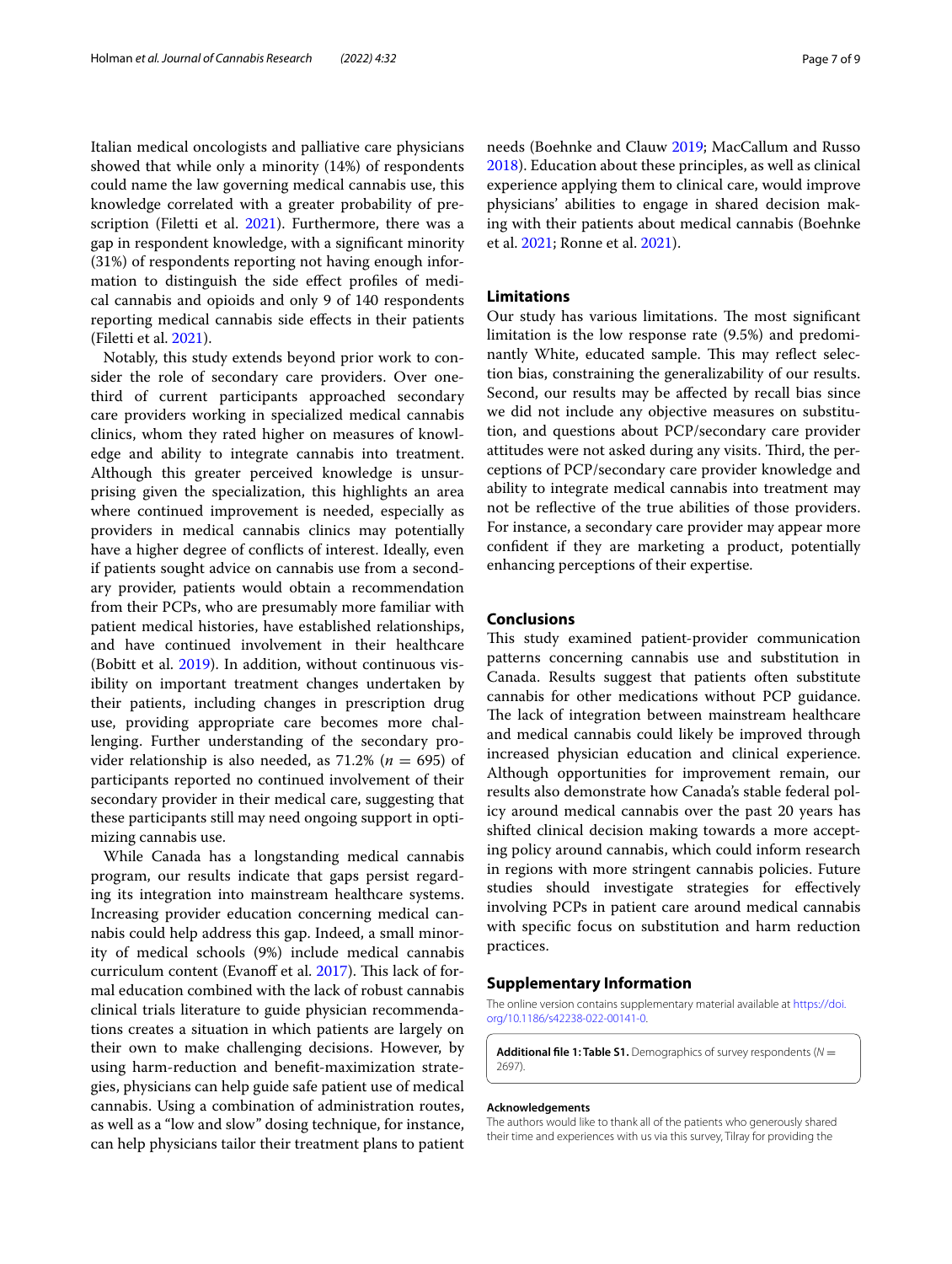primary funding for the study, and Broadstreet Health Economics & Outcomes Research for the initial data cleaning, coding and analysis.

#### **Authors' contributions**

AH: writing – original draft; DK: conceptualization, formal analysis, and writing – review and editing; PL: conceptualization, methodology, and writing – review and editing; KO: conceptualization, writing – review and editing; RB: conceptualization, writing – review and editing; and KB: conceptualization, methodology, writing – review and editing, and supervision. The author(s) read and approved the fnal manuscript.

#### **Funding**

This survey was funded by Tilray, an authorized medical cannabis company. Tilray covered participant compensation and the costs of third-party data analysis. PL designed the survey while Vice President of Global Patient Research and Access at Tilray, but his compensation was in no way tied to the outcome of the study. KO assisted with study design and programming while also employed at Tilray. Broadstreet Health Economics & Outcomes Research, a third party contract research organization specializing in health-related data analysis, conducted initial data cleaning, coding, and descriptive analysis. Efort on this publication was partially supported by the National Institute on Drug Abuse of the National Institutes of Health under (K01DA049219 to KFB) and by the National Institute of Arthritis and Musculoskeletal and Skin Diseases of the National Institutes of Health (T32-AR07080 to AH and RSB). The content is solely the responsibility of the authors and does not necessarily represent the official views of the National Institutes of Health.

#### **Availability of data and materials**

Data and survey available upon reasonable request.

## **Declarations**

#### **Ethics approval and consent to participate**

The survey went through ethics review and approval by Advarra, an independent Institutional Review Board service (ethics approval #Pro00050772). All participants completed electronic consent.

#### **Consent for publication**

Not applicable.

#### **Competing interests**

Dr. Boehnke sits on a data safety and monitoring board for an ongoing clinical trial with Vireo Health (unpaid) and has received grant funding from Tryp Therapeutics unrelated to the content of this manuscript. Dr. Lucas was Vice-President, Global Patient Research and Access at Tilray, one of the study's sponsors. Kaye Ong was employed by Tilray at the time of the study. Drs. Holman, Bergmans, and Kruger report no conficts of interest.

#### **Author details**

<sup>1</sup> Chronic Pain and Fatigue Research Center, Anesthesiology Department, University of Michigan, Ann Arbor, 24 Frank Lloyd Wright Drive, Ann Arbor, MI 48106, USA. <sup>2</sup> Population Studies Center, Institute for Social Research, University of Michigan, Ann Arbor, 426 Thompson St, Ann Arbor, MI 48106, USA. 3 <sup>3</sup> Social Dimensions of Health, University of Victoria, 3800 Finnerty Rd, Victoria, BC V8P 5C2, Canada. <sup>4</sup>Tilray Canada Ltd., 1100 Maughan Rd, Nanaimo, BC V9X 1J2, Canada.

Received: 11 April 2022 Accepted: 31 May 2022 Published online: 13 June 2022

#### **References**

- <span id="page-7-17"></span>Bertakis KD, Azari R, Helms LJ, Callahan EJ, Robbins JA. Gender diferences in the utilization of health care services. J Fam Pract. 2000;49(2):147–52.
- <span id="page-7-13"></span>Bobitt J, Qualls SH, Schuchman M, Wickersham R, Lum HD, Arora K, et al. Qualitative analysis of cannabis use among older adults in Colorado. Drugs Aging. 2019;36(7):655–66.
- <span id="page-7-26"></span>Boehnke KF, Clauw DJ. Brief commentary: cannabinoid dosing for chronic pain management. Ann Intern Med. 2019;170(2):118.
- <span id="page-7-6"></span>Boehnke KF, Gangopadhyay S, Clauw DJ, Haffajee RL. Qualifying conditions of medical cannabis license holders in the United States. Health Af (Millwood). 2019b;38(2):295–302.
- <span id="page-7-7"></span>Boehnke KF, Litinas E, Clauw DJ. Medical cannabis use is associated with decreased opiate medication use in a retrospective cross-sectional survey of patients with chronic pain. J Pain. 2016;17(6):739–44.
- <span id="page-7-4"></span>Boehnke KF, Litinas E, Worthing B, Conine L, Kruger DJ. Communication between healthcare providers and medical cannabis patients regarding referral and medication substitution. J Cannabis Res. 2021;3(1):2.
- <span id="page-7-5"></span>Boehnke KF, Scott JR, Litinas E, Sisley S, Williams DA, Clauw DJ. Pills to pot: observational analyses of cannabis substitution among medical cannabis users with chronic pain. J Pain. 2019a;20(7):830–41.
- <span id="page-7-22"></span>Bottorff JL, Bissell LJ, Balneaves LG, Oliffe JL, Capler NR, Buxton J. Perceptions of cannabis as a stigmatized medicine: a qualitative descriptive study. Harm Reduct J. 2013;10:2.
- <span id="page-7-8"></span>Bradford AC, Bradford WD. Medical marijuana laws reduce prescription medication use in Medicare Part D. Health Aff (Millwood). 2016;35(7):1230-6.
- <span id="page-7-9"></span>Bradford AC, Bradford WD. Medical marijuana laws may be associated with a decline in the number of prescriptions for Medicaid enrollees. Health Af (Millwood). 2017;36(5):945–51.
- <span id="page-7-10"></span>Bradford AC, Bradford WD, Abraham A, Bagwell Adams G. Association between US state medical cannabis laws and opioid prescribing in the Medicare Part D population. JAMA Intern Med. 2018;178(5):667–72.
- <span id="page-7-19"></span>Bruce D, Grove TJ, Foster E, Shattell M. Gender diferences in medical cannabis use: symptoms treated, physician support for use, and prescription medication discontinuation. J Womens Health (Larchmt). 2021;30(6):857–63.
- <span id="page-7-18"></span>Compton WM, Han B, Jones CM, Blanco C, Hughes A. Marijuana use and use disorders in adults in the USA, 2002-14: analysis of annual cross-sectional surveys. Lancet Psychiatry. 2016;3(10):954–64.
- <span id="page-7-11"></span>Corroon JM Jr, Mischley LK, Sexton M. Cannabis as a substitute for prescription drugs - a cross-sectional study. J Pain Res. 2017;10:989–98.
- <span id="page-7-23"></span>Cortellini A, Porzio G, Cofni V, Necozione S, Giusti R, Marchetti P, et al. What cancer patients actually know regarding medical cannabis? A crosssectional survey with a critical analysis of the current attitudes. J Oncol Pharm Pract. 2019;25(6):1439–44.
- <span id="page-7-14"></span>Dagli RJ, Sharma A. Polypharmacy: a global risk factor for elderly people. J Int Oral Health. 2014;6(6):i–ii.
- <span id="page-7-20"></span>Dahl S, Sandberg S. Female cannabis userts and new masculinities: the gendering of cannabis use. Sociology. 2015;49(4):15.
- <span id="page-7-0"></span>Devinsky O, Cross JH, Laux L, Marsh E, Miller I, Nabbout R, et al. Trial of cannabidiol for drug-resistant seizures in the Dravet syndrome. N Engl J Med. 2017;376(21):2011–20.
- <span id="page-7-1"></span>Devinsky O, Patel AD, Cross JH, Villanueva V, Wirrell EC, Privitera M, et al. Efect of cannabidiol on drop seizures in the Lennox-Gastaut syndrome. N Engl J Med. 2018;378(20):1888–97.
- <span id="page-7-2"></span>Dranitsaris G, DeAngelis C, Pearson B, McDermott L, Pohlmann-Eden B. Opioid prescribing in Canada following the legalization of cannabis: a clinical and economic time-series analysis. Appl Health Econ Health Policy. 2021;19(4):537–44.
- <span id="page-7-25"></span>Evanoff AB, Quan T, Dufault C, Awad M, Bierut LJ. Physicians-in-training are not prepared to prescribe medical marijuana. Drug Alcohol Depend. 2017;180:151–5.
- <span id="page-7-24"></span>Filetti M, Trapani D, Cortellini A, Cofni V, Necozione S, Pinato DJ, et al. Knowledge and attitudes of Italian medical oncologists and palliative care physicians toward medical use of cannabis in cancer care: a national survey. Support Care Cancer. 2021;29(12):7845–54.
- <span id="page-7-3"></span>Fitzcharles MA, Rampakakis E, Sampalis J, Shir Y, Cohen M, Starr M, et al. Medical cannabis use by rheumatology patients following recreational legalization: a prospective observational study of 1000 patients in Canada. ACR Open Rheumatol. 2020;2(5):286–93.
- <span id="page-7-21"></span>Hathaway A, Comeau N, Erickson P. Cannabis normalization and stigma: contemporary practices of moral regulation. Criminol Crim Justice. 2011;11(5):18.
- <span id="page-7-15"></span>Institute of Medicine. Retooling for an aging America: building the health care workforce. Washington (DC): The National Academies Press; 2008.
- <span id="page-7-12"></span>Ishida JH, Zhang AJ, Steigerwald S, Cohen BE, Vali M, Keyhani S. Sources of information and beliefs about the health effects of marijuana. J Gen Intern Med. 2020;35(1):153–9.
- <span id="page-7-16"></span>Kaufmann CN, Kim A, Miyoshi M, Han BH. Patterns of medical cannabis use among older adults from a cannabis dispensary in New York state. Cannabis Cannabinoid Res. 2020;7(2):224–30.